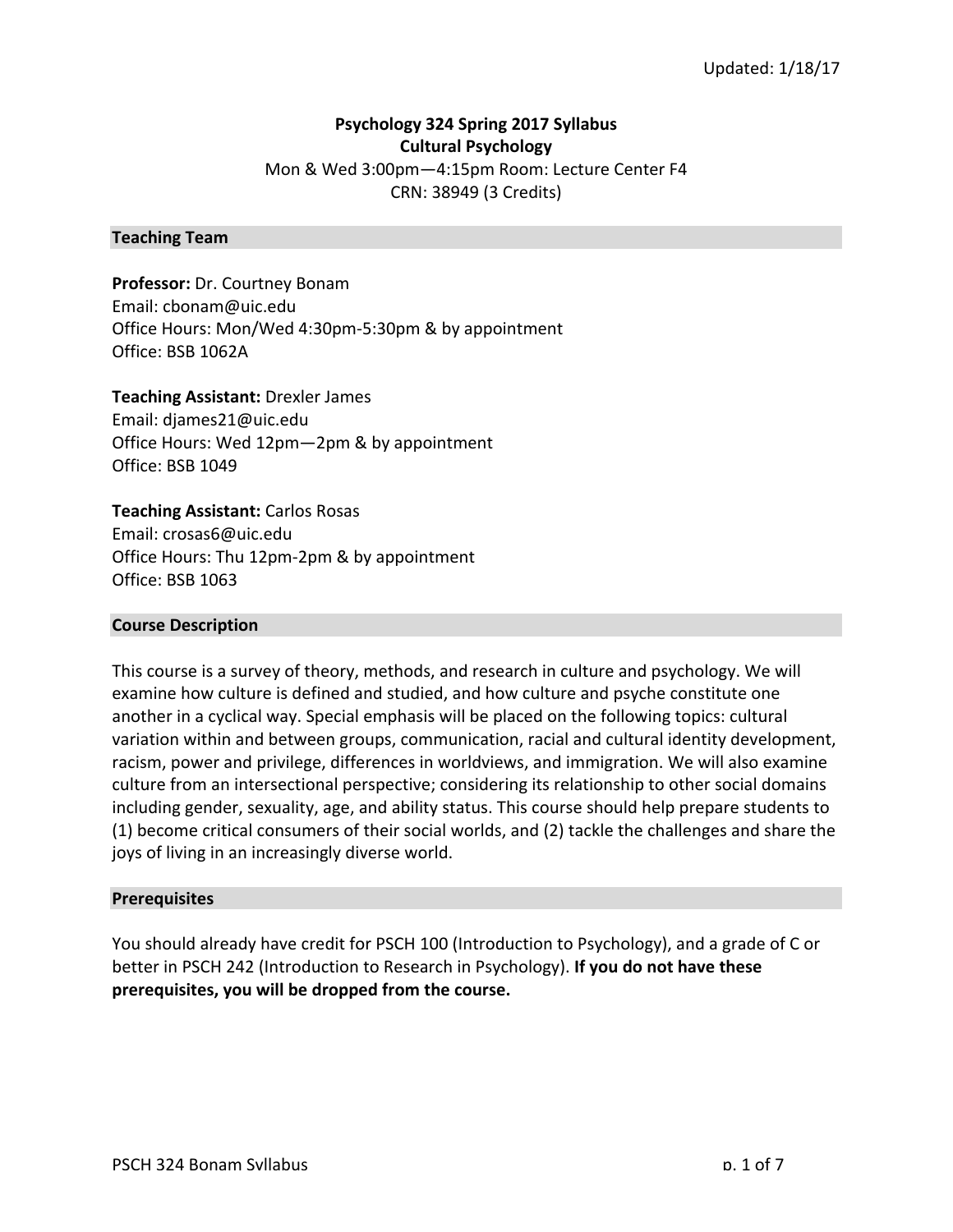## **Course Blackboard Site**

- 1. Go to: uic.blackboard.com
- 2. Login
- 3. In My Courses select PSCH 324 Cultural Psychology (38949) 2017 Spring

You will be required to use Blackboard in order to participate fully in this course. It is your responsibility to ensure that you can access the course Blackboard site. You are also responsible for keeping yourself updated on all messages and other information posted on the Blackboard site throughout this term. Please inform a member of the teaching team if you are having trouble accessing this site at any point throughout the semester.

## **Course Materials**

Required: *Multicultural Psychology* (2016). Mio, 4th Edition, Oxford Press.

Recommended: *Publication Manual of the American Psychological Association* (6<sup>th</sup> Ed.). (2009). Washington, DC: American Psychological Association**.**

**Recommended (TBA):** Occasional supplemental readings will be posted on Blackboard.

## **Course Etiquette**

**Class Attendance and Participation.** This is a lecture course, so attendance and participation will not be factored into your course grade. However, lecture attendance and participation should help you both solidify and apply your understanding of concepts from the textbook. We will occasionally engage in brief activities and discussions during class, so please arrive on time, and come prepared and willing to engage actively with the material and your peers.

#### **Course Requirements**

## **Submit all written work via Blackboard.**

**Exams.** You will take three, non-cumulative multiple choice exams in class. Exam questions will be based on lectures and the required textbook chapters (see course schedule below). Not all content in the assigned textbook chapters will be covered in lecture, and a small portion of some lectures will not be covered in the textbook.

**Short Term Paper – Due 5/3 by 11:59pm.** You will independently write a 4-5 page, doublespaced APA-style paper. In your paper, you will (a) reflect on a conversation that you will have with a friend or family member about a cultural product that you create (FUN!), and (b) analyze this conversation in the context of core course concepts. A more detailed assignment description and paper rubric will be posted in Blackboard.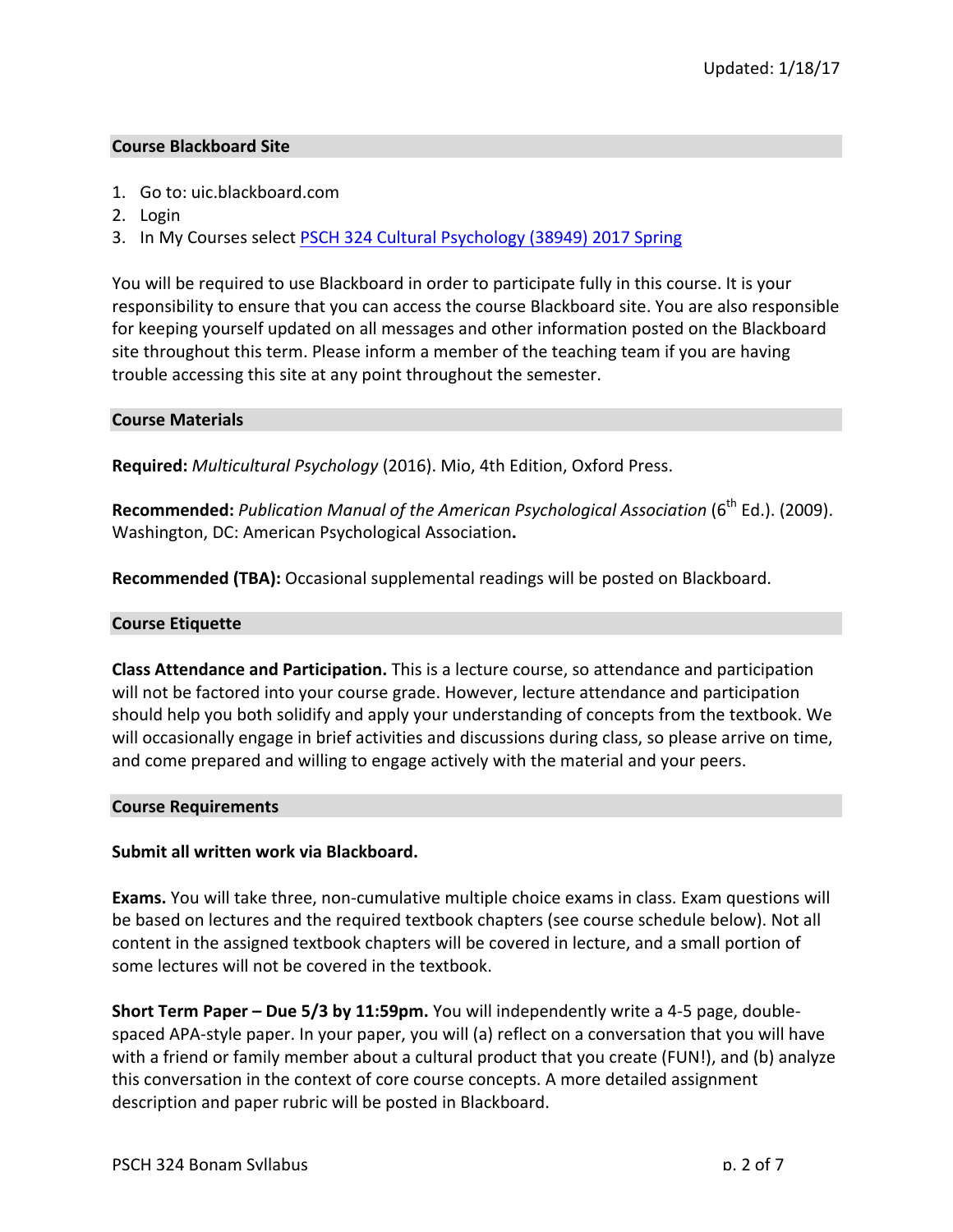## **Course Grades & Key Dates**

Exam 1 - **2/13** (100 points) Exam 2 - **3/15** (100 points) Exam 3 - **4/26** (100 points) Paper - **5/3** (120 points)

## **TOTAL 420 points**

| Grade | Points             |
|-------|--------------------|
| Д     | 378-420 points     |
| R     | 336-377 points     |
| C     | 294-335 points     |
| D     | 252-293 points     |
|       | 251 points or less |

How to calculate your grade: Add the number of points earned in the course and divide by 420. (Do **NOT** use Blackboard's calculations.)

**Midterm Grades:** Please refer to the following web page for information about how to interpret midterm grades: tigger.uic.edu/depts/oaa/advising/student\_midterm.html

#### **Exam Policy – No Make-Ups; Late Policy: Deduct 10% per day – No acceptance past 5 days**

Make-up exams will not be given. If you know now that you will not be able to take an exam on the date listed in the course schedule, you should consider taking this course a different semester.

Submit your assignments to **safe assignment**, via Blackboard. No work will be accepted in the teaching team's mailboxes. 10% per day (including weekend days) will be deducted for late assignments. Absolutely no assignments will be accepted more than 5 days late.

*Exception to exam make-up & late policies:* Only if the student has an unforeseen *emergency that can be documented* (for example, a car accident). In the case of an emergency, contact Dr. Bonam as soon as possible.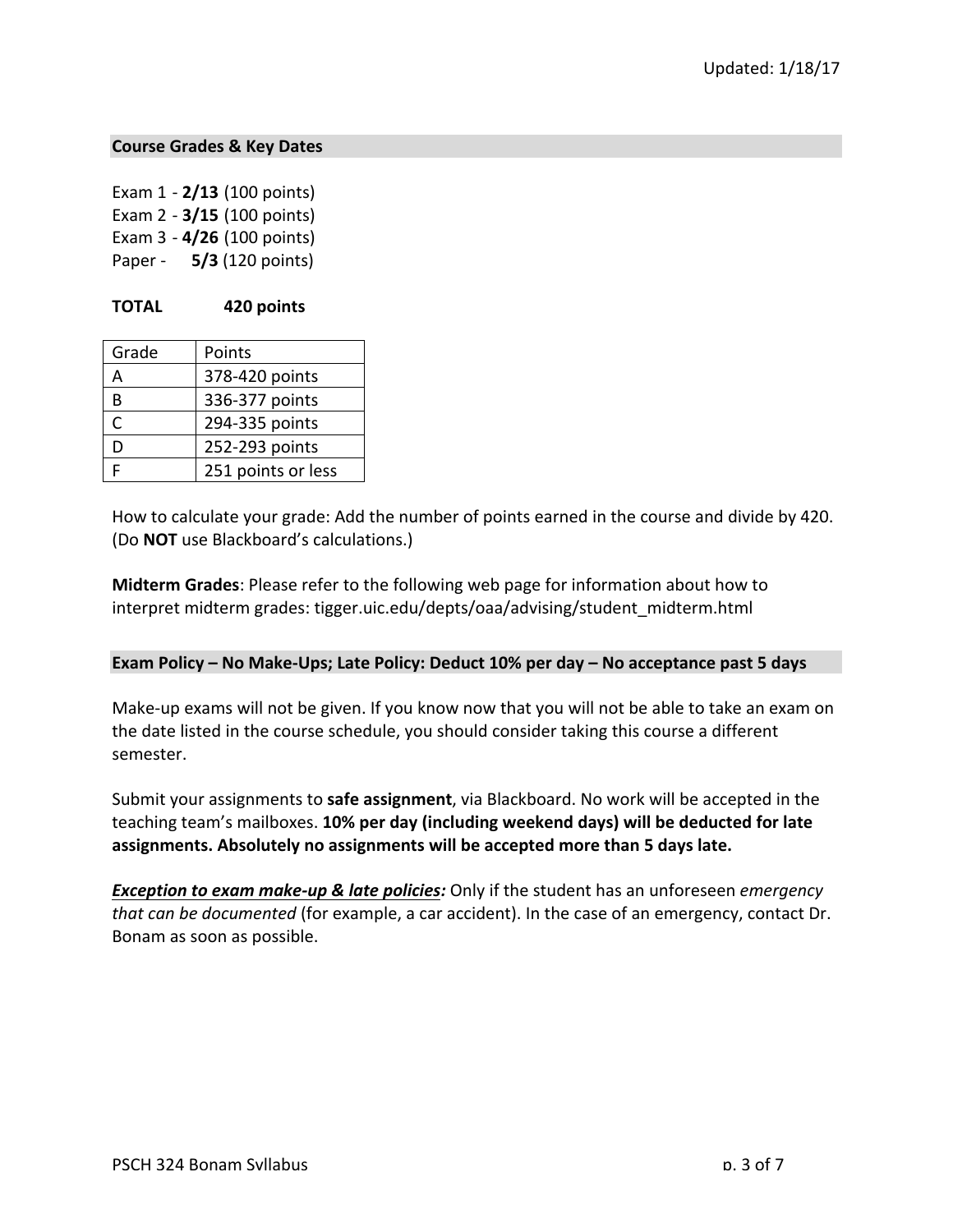# **Other Course & University Policies**

**1. Missing Class:** Contact one of your fellow students for lecture notes if you miss class.

**2.** Respect: You will be allowed to use any electronic device you choose to take notes on during lecture. Please do not abuse this privilege – refrain from engaging in blatantly noncourse-related activity during lecture.

**3. Students with Disabilities:** Concerning disabled students, the University of Illinois at Chicago is committed to maintaining a barrier-free environment so that individuals with disabilities can fully access programs, courses, services, and activities at UIC. Students with disabilities who require accommodations for full access and participation in UIC Programs must be registered with the Disability Resource Center (DRC).

Accommodations are available for students in this course, with documented disabilities and who are registered with the Disability Resource Center (DRC), 1190 SSB. Contact DRC at 312-413-2103 (voice) or 312-413-0123 (TTY). DRC will provide you with a letter stating the accommodations you require to participate fully in this class. If you are already registered with the DRC, you can also request this letter online: uic.edu/depts/oaa/disability resources. Please see me and provide a copy of this letter as soon as possible after the start of the semester.

**4. Academic Integrity:** As an academic community, UIC is committed to providing an environment in which research, learning, and scholarship can flourish and in which all endeavors are guided by academic and professional integrity. All members of the campus community–students, staff, faculty, and administrators–share the responsibility of insuring that these standards are upheld so that such an environment exists. Instances of academic misconduct by students will be handled pursuant to the Student Disciplinary Policy: uic.edu/depts/dos/studentconduct.html. 

More specifically, there will be strict **consequences for academic dishonesty** in this course. For example, plagiarism will not be tolerated. If you plagiarize any assignment in this class you will receive a failing grade for the course and judicial charges will be filed. There will be no exceptions to this policy. Plagiarism includes copying the words of a fellow student or any other author in your papers, copying even short phrases from written work that you are using as a reference, handing in work that you have handed in for another class, handing in papers you have gotten from the internet or from other students, etc.

**5. Help (ask early and as often as needed):** Note that you will be graded according to the grading criteria listed above. Please do not ask to be bumped up to the next highest grade at the end of the semester (e.g., ask me for a C in the course when you have a 67.7% in the course). I will not do this. If you have any problems or concerns throughout the semester, please come see a member of the teaching team during office hours, before it is too late at the end of the semester. The TAs and I are happy to work with you during the semester to help facilitate your understanding of the course material. Please use office hours whenever possible, but we are willing to make appointments if your schedule makes it impossible to make our office hours. If you have any problems or concerns throughout the course, the teaching assistants and I are here to help you. Please see us before it is too late at the end of the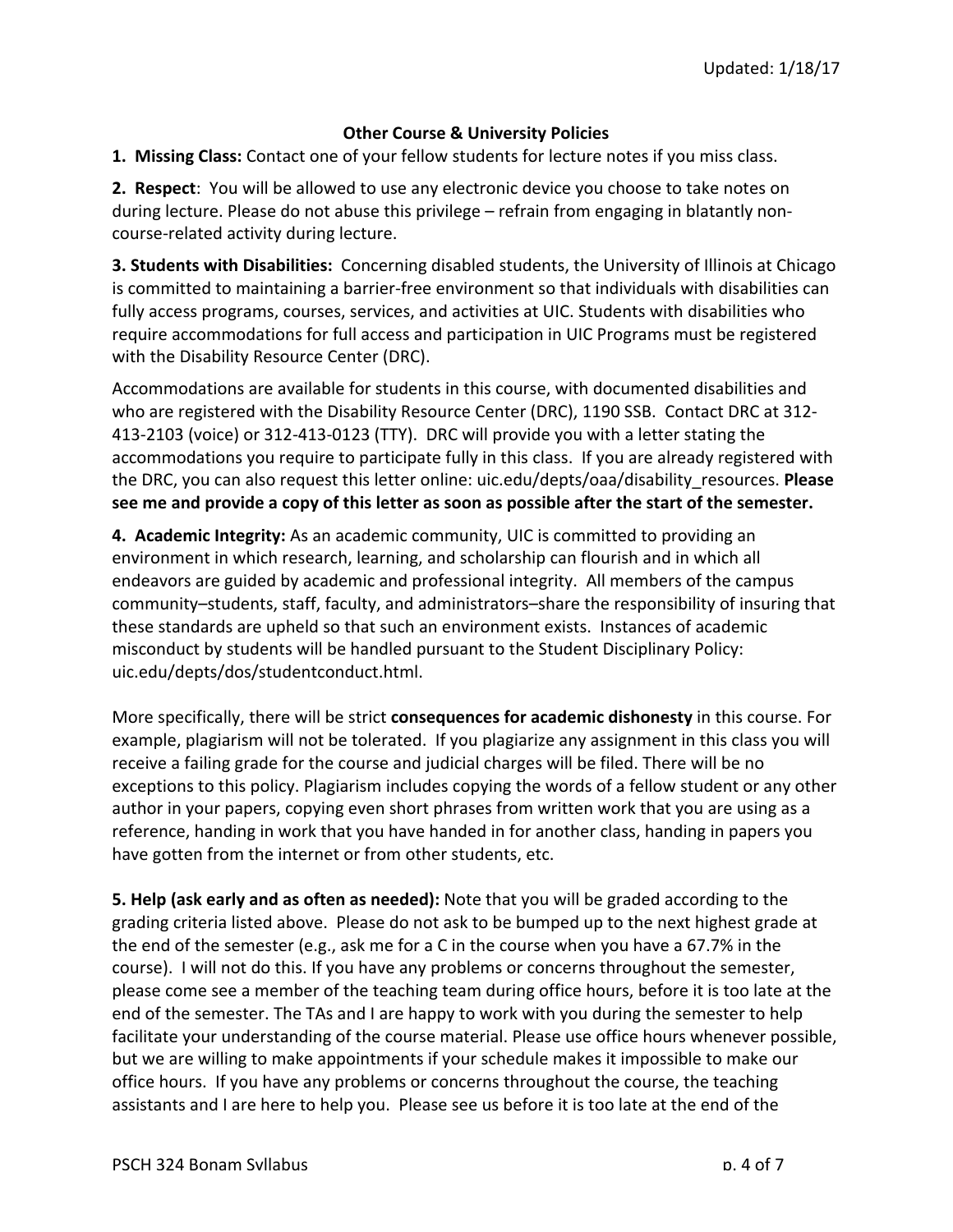semester. We are available to all of you and encourage you all to visit us during office hours and/or make outside appointments, even if it's just to have a casual chat. We look forward to getting to know as many of you as possible throughout the term!

**6. Blackboard Policies:** It is your responsibility to update your Blackboard e-mail address to one that you check on a regular basis. If you fail to check your e-mail, or if e-mail sent to you is returned as undeliverable, you still are responsible for the content of the e-mail. It is your responsibility to check that your scores posted on blackboard are accurate. In the event of inaccurate or missing scores, contact your assigned TA immediately.

**7. E-mail Policy and Etiquette:** The teaching team's policy is to respond to emails within 2 *business days* of receipt (i.e., not including Saturdays and Sundays). You are expected to use a professional tone in your emails with your TAs and me. You may ask questions about course logistics and content via e-mail. Provided you ask a reasonable question and articulate yourself clearly in your message, we will respond. If you email one of the TAs or me, make sure that your message is clear, and include information about who you are and what course you are in. **Be** sure your subject line includes "PSCH 324". If you follow these guidelines, we will make sure to respond to you within 2 business days.

Do **NOT** email your TAs or me about your grades. We will **NOT** respond to emails regarding grades. If you are concerned about your grades, you must see us in person, during office hours or by appointment. *One Exception: You may email your TA if there is an error in grade entry (i.e., missing a grade or incorrect grade entered).*

**8.** A grade of "Incomplete". University policy on incomplete grades is very strict and I follow that policy. I will grant an incomplete grade only under the most extreme circumstances. Do not request an incomplete unless the following conditions apply (taken from the undergraduate catalogue): 

Course work is incomplete when a student fails to submit all required assignments or is absent from the final examination; incomplete course work will normally result in a failing grade. The IN (incomplete) grade may be assigned in lieu of a grade only when all the following conditions are met: (a) the student has been making satisfactory progress in the course; (b) the student is unable to complete all course work due to unusual circumstances that are beyond personal control and are acceptable to the instructor;  $(c)$ the student presents these reasons prior to the time that the final grade roster is due. The instructor must submit an Incomplete report with the final grade roster for the IN to be recorded. This report is a contract for the student to complete the course work with that instructor or one designated by the department executive officer in the way described and by the time indicated on the report. In resolving the IN, the student may not register for the course a second time, but must follow the procedures detailed on the report. An IN must be removed by the end of the student's first semester or summer session in residence subsequent to the occurrence, or, if not in residence, no later than one calendar year after the occurrence. When the student submits the work, the instructor will grade it and change the IN to the appropriate grade. If an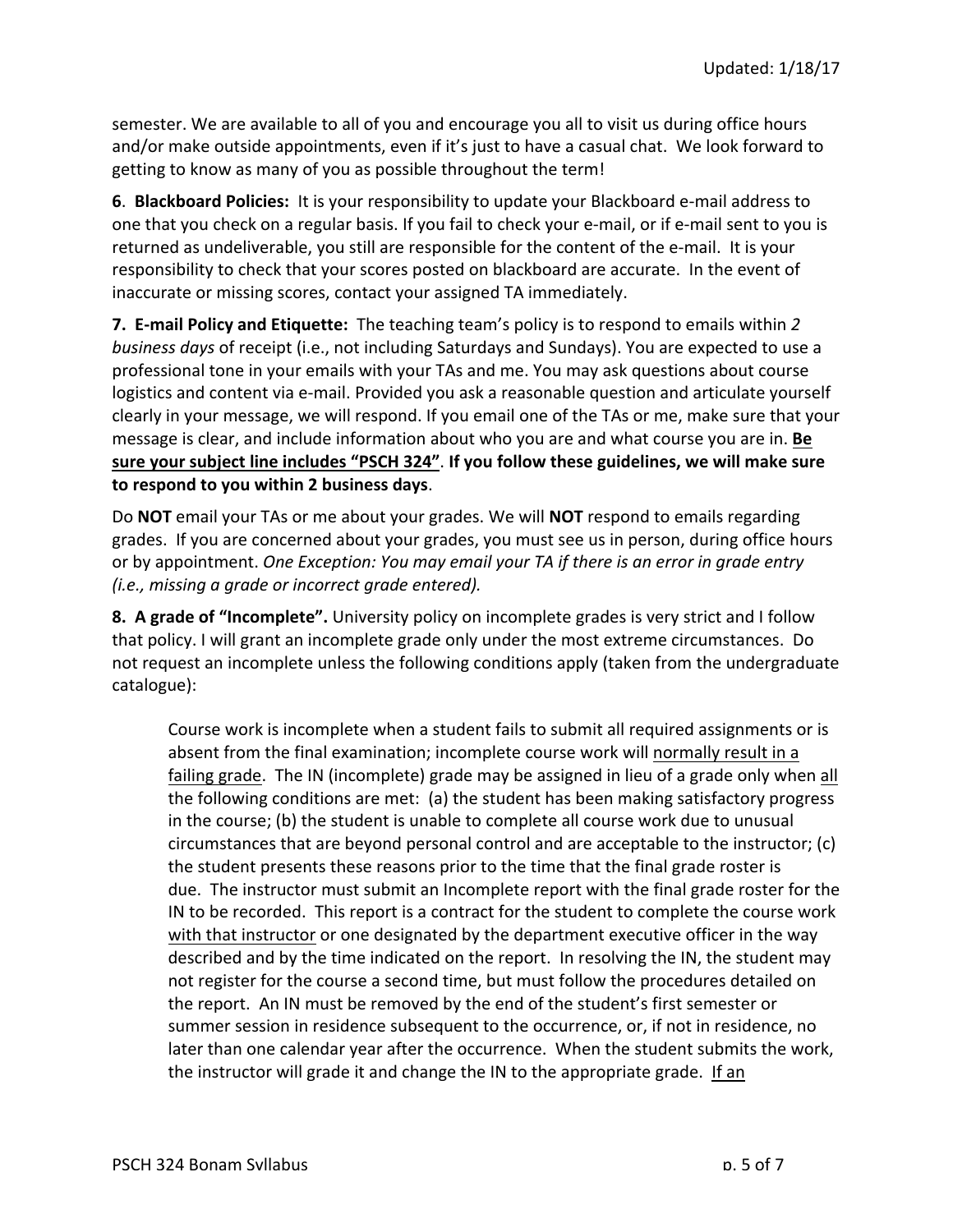undergraduate fails to meet the stated conditions, the instructor will assign an E for the final grade.

**9. UIC Policy on Religious Holidays:** Students who wish to observe their religious holidays shall notify the faculty member by the tenth day of the semester of the date when they will be absent unless the religious holiday is observed on or before the tenth day of the semester. In such cases, the students shall notify the faculty member at least five days in advance of the date when he/she will be absent. The faculty member shall make every reasonable effort to honor the request, not penalize the student for missing the class, and if an examination or project is due during the absence, give the student an exam or assignment equivalent to the one completed by those students in attendance. If the student feels aggrieved, he/she may request remedy through the campus grievance procedure.

**10. UIC Academic Deadlines and Campus Policies: Please refer to the UIC Academic Calendar** for other UIC academic deadlines. You can view the calendar online: uic.edu/ucat/cat1315/CA. Please visit the follow page for further information about campus policies and student notifications: uic.edu/depts/oar/current\_students/campus\_policies.html

**11. Grievance Procedures:** UIC is committed to the most fundamental principles of academic freedom, equality of opportunity, and human dignity involving students and employees. Freedom from discrimination is a foundation for all decision making at UIC. Students are encouraged to study the University's "Nondiscrimination Statement". Students are also urged to read the document "Public Formal Grievance Procedures". Information on these policies and procedures is available on the University web pages of the Office of Access and Equity: uic.edu/depts/oae.